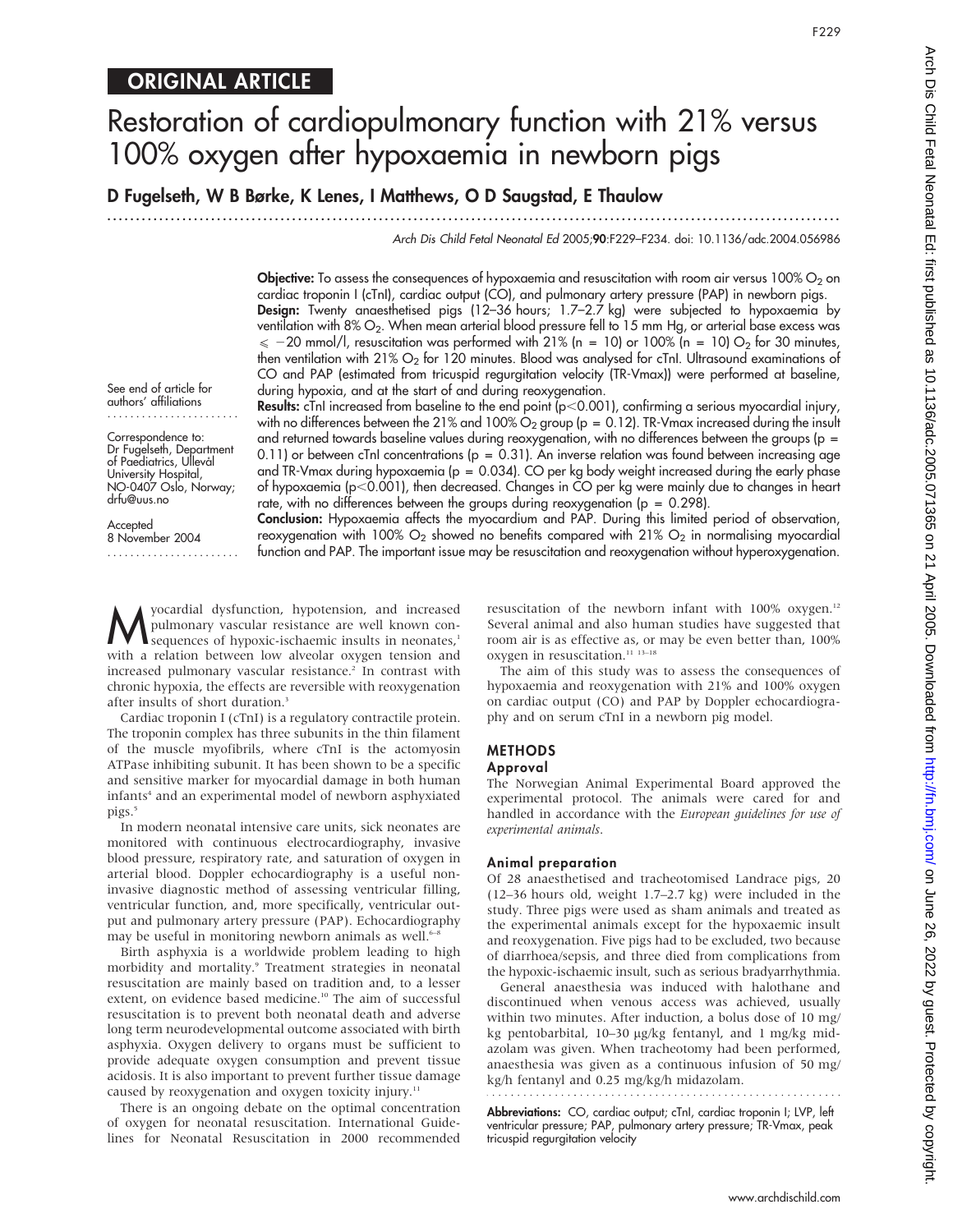|                        | Sham $(n=3)$ | $21\%$ (n = 10) | $100\%$ (n = 10) |
|------------------------|--------------|-----------------|------------------|
| Age (hours)            | 33.7(3.2)    | 26.7(8.2)       | 28.0 (8.7)       |
| Body weight (kg)       | 2.33(0.45)   | 2.07(0.29)      | 2.05(0.37)       |
| Haemoglobin (g/l)      | 6.8(1.4)     | 6.9(0.3)        | 6.9(0.4)         |
| Calcium (g/l)          | 1.44(0.04)   | 1.36(0.02)      | 1.34(0.12)       |
| pH                     | 7.47(0.05)   | 7.49 (0.02)     | 7.44(0.02)       |
| Base excess (mmol/l)   | 5.9(1.2)     | 5.28(1.3)       | 2.54(0.9)        |
| Heart rate (beats/min) | 132(9)       | 152(9)          | 165(12)          |
| Systolic BP (mm Hq)    | 66(5)        | 68 (5)          | 66 (5)           |
| Diastolic BP (mm Hg)   | 51(5)        | 53(4)           | 53(5)            |

100% O<sub>2</sub>.<br>BP, Blood pressure.

Mechanical ventilation was performed with a pressure controlled ventilator (Babylog 8000+; Drägerwerk, Lübeck, Germany). Normoventilation (Paco<sub>2</sub> 4.5–6.0 kPa) with tidal volume 10–15 ml/kg was achieved by adjusting peak inspiratory pressure or ventilatory rate. The inspiratory time of 0.4 second and positive end expiratory pressure of 4 cm H2O were kept constant throughout the experiment. Inspired fraction of  $O<sub>2</sub>$  and end tidal  $CO<sub>2</sub>$  were continuously monitored (CO<sub>2</sub>SMO; Novametrix, Wallingford, Connecticut, USA).

Rectal temperature was maintained between 38 and 40˚C with a heating blanket and a radiant heating lamp (normal pig temperature 38.5–39.5˚C).

Arterial and venous catheters were inserted into the right femoral artery and left external jugular vein (polyethylene catheters Portex PE-50; Portex Ltd, Hythe, Kent, UK) for arterial blood pressure monitoring, blood sampling, and fluid infusions. Continuous intravenous infusion with Salidex (35 mg/ml glucose, 50 mmol/ml NaCl) was given, and blood glucose was kept in the range 2–10 mmol/l.

Guided by ultrasound, a 2F micro manometer-tipped catheter (MPC-500, Millar catheter; Millar Instruments, Houston, Texas, USA) was inserted from the left carotid artery into the left ventricle for continuous monitoring of left ventricular pressure (LVP). The electrocardiogram was continuously monitored.

#### Experimental protocol

The animals were stabilised for one hour after surgery. Hypoxaemia was achieved by ventilation with a gas mixture of 8%  $O_2$  in N<sub>2</sub> (AGA, Oslo, Norway) until either mean arterial blood pressure reached 15 mm Hg or base excess was  $\le$  -20 mmol/l. Before resuscitation, the pigs were block randomised into two groups. Resuscitation was performed with either 21% or 100%  $O<sub>2</sub>$  for 30 minutes. Then the pigs were ventilated with room air for another 120 minutes. At the end of the experiment, the pigs were given an overdose of 150 mg/kg pentobarbital intravenously.5

#### Blood samples

Blood gases corrected for the pig's temperature were analysed after surgery, at baseline (H0), regularly through hypoxaemia, at the start and 10, 20, 30, and 120 minutes of reoxygenation, and at the end of the experiment. Haemoglobin was measured at baseline. Blood sampling for analysis of cTnI was collected at baseline and at the end of the study, centrifuged, and kept at  $-70^{\circ}$ C until analysis with an AIO Immunoanalyzer (Turku, Finland).

#### Ultrasound examinations

A Vivid 7 ultrasound scanner (GE VingMed Ultrasound, Horten, Norway) with an integrated program for quantitative analysis for humans and combined tissue imaging, and Doppler transducer (10S) with a range of frequencies from 4.0 to 10.0 MHz, was used. The analyses were mainly performed with the factory default of 8.9 MHz.

Two investigators (DF, KL), one handling the probe and one dealing with the ultrasound equipment, performed the ultrasound examinations. The data were sampled when both agreed that the imaging quality was optimal. The recordings were stored on black and white paper prints as well as CD-ROM and MO discs for further analysis.

The ultrasonographic studies were performed after anaesthesia and surgical instrumentation, at baseline (H0), 30 minutes after the start of hypoxia (H30), at the start of reoxygenation (R0), and at 30, 90, and 150 minutes of reoxygenation (R30, R90, and R150). With the pigs lying in a right lateral, half supine position, the first examination was performed to exclude congenital heart defects and persistent ductus arteriosus, to measure the aortic valve diameter, and to guide the insertion of the Millar catheter. The diameter of the aortic valve was measured as a leaflet separation from a parasternal long axis view from the inner edge of the hinge points of the aortic valve. This diameter was used for all calculations of CO to limit calculation errors due to measurement inaccuracy.

Further investigations were performed with pigs lying in a left lateral, half supine position. The peak tricuspid

| Table 2 Values at end of insult (RO)                                                                                         |                                                       |                                                                        |                                                                         |  |  |  |
|------------------------------------------------------------------------------------------------------------------------------|-------------------------------------------------------|------------------------------------------------------------------------|-------------------------------------------------------------------------|--|--|--|
|                                                                                                                              | Sham                                                  | 21%                                                                    | 100%                                                                    |  |  |  |
| Hypoxaemia time (min)<br>рH<br>Base excess (mmol/l)<br>Heart rate (beats/min)<br>Systolic BP (mm Hg)<br>Diastolic BP (mm Hg) | 7.48(0.02)<br>3.83(1.76)<br>128(8)<br>66(4)<br>49 (7) | 67.1(2)<br>7.08(0.01)<br>$-21.07$ (0.57)<br>174 (21)<br>37(6)<br>31(6) | 59.6(2)<br>7.10 (0.02)<br>$-20.70$ (0.70)<br>172 (18)<br>26(3)<br>21(2) |  |  |  |

Values are mean (SD). Hypoxaemia was induced in all the experimental animals. They were then randomised to one of two groups and resuscitated with either 21% or 100% O<sub>2</sub>. BP, Blood pressure.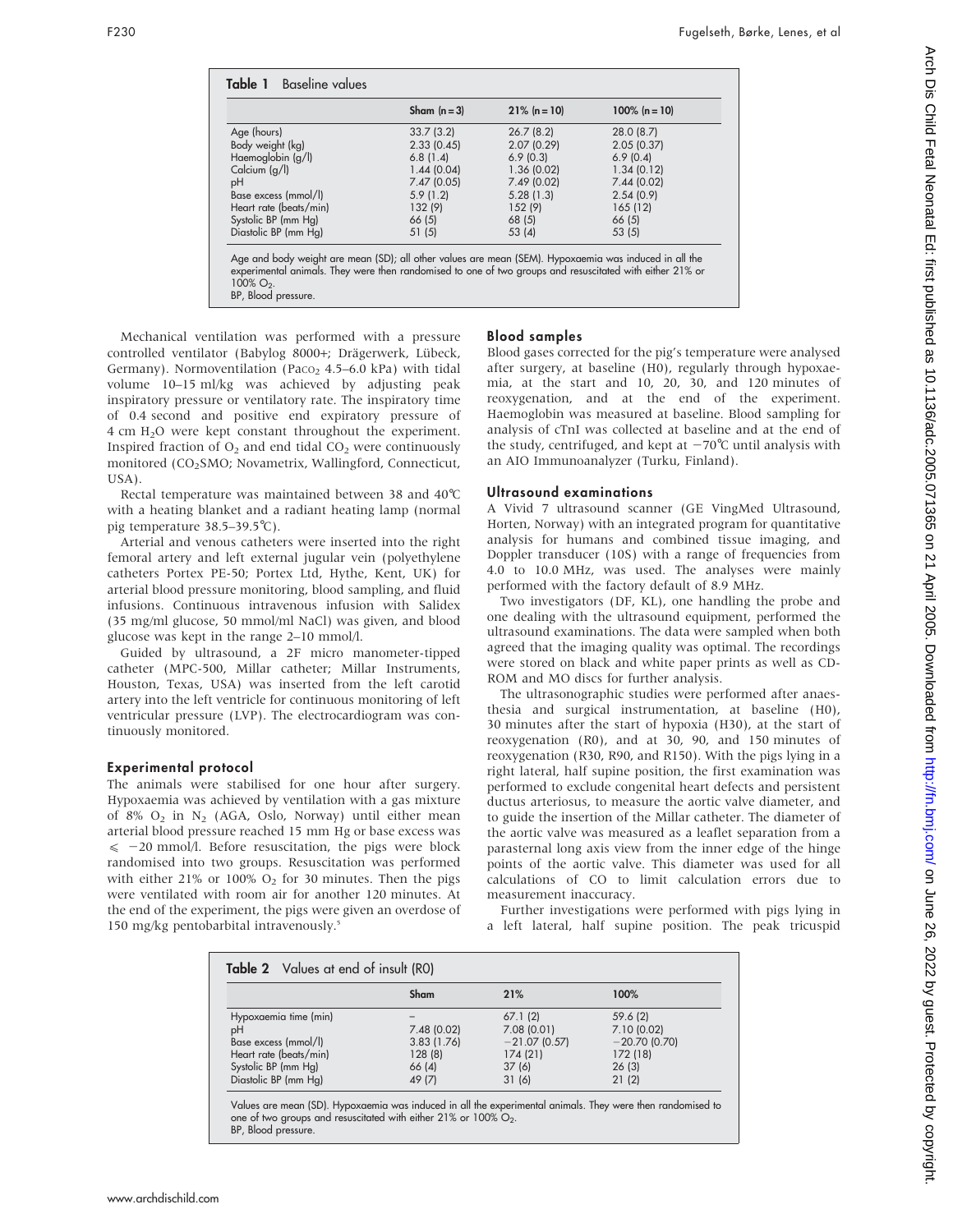|                                | H <sub>0</sub>                              | <b>H30</b>  | R <sub>0</sub> | <b>R30</b>  | <b>R90</b>  | R <sub>150</sub> |
|--------------------------------|---------------------------------------------|-------------|----------------|-------------|-------------|------------------|
|                                | Peak tricuspid regurgitation velocity (m/s) |             |                |             |             |                  |
| Sham                           |                                             | 2.46(0.04)  | 2.30(0.03)     | 2.28(0.05)  | 2.39(0.07)  | 2.35(0.05)       |
| 21%                            | 2.14(0.36)                                  | 3.14(0.07)  | 3.02(0.19)     | 3.04(0.13)  | 2.69(0.13)  | 2.81(0.10)       |
| 100%                           | 2.62(0.18)                                  | 2.95(0.08)  | 2.96(0.20)     | 2.90(0.20)  | 2.69(0.08)  | 2.88(0.13)       |
| Cardiac output (litres/min/kg) |                                             |             |                |             |             |                  |
| Sham                           | 0.340(0.04)                                 | 0.331(0.09) | 0.302(0.06)    | 0.329(0.08) | 0.304(0.03) | 0.305(0.04)      |
| 21%                            | 0.281(0.02)                                 | 0.424(0.03) | 0.336(0.03)    | 0.378(0.02) | 0.356(0.02) | 0.347(0.02)      |
| 100%                           | 0.371(0.04)                                 | 0.417(0.03) | 0.513(0.06)    | 0.415(0.04) | 0.401(0.04) | 0.403(0.05)      |
| Heart rate (beats/min)         |                                             |             |                |             |             |                  |
| Sham                           | 132 (9)                                     | 139(8)      | 128(8)         | 134(13)     | 134(7)      | 130(14)          |
| 21%                            | 152(9)                                      | 202 (12)    | 174(21)        | 183 (12)    | 178(11)     | 164 (13)         |
| 100%                           | 165 (12)                                    | 198 (11)    | 172 (18)       | 186 (14)    | 201(14)     | 179 (11)         |
| Stroke volume (ml/kg)          |                                             |             |                |             |             |                  |
| Sham                           | 2.44(0.43)                                  | 2.40(0.89)  | 2.38(0.61)     | 2.44(0.63)  | 2.30(0.38)  | 2.42(0.41)       |
| 21%                            | 2.01(0.45)                                  | 2.02(0.45)  | 2.01(0.58)     | 2.15(0.54)  | 2.05(0.45)  | 2.09(0.40)       |
| 100%                           | 2.40(0.54)                                  | 2.07(0.37)  | 2.47(0.69)     | 2.17(0.48)  | 2.03(0.50)  | 2.29(0.88)       |

21% or 100% O2. Measurements were made at baseline (H0), 30 minutes after the start of hypoxaemia (H30), at the start of reoxygenation (R0), and at 30, 90,

#### regurgitation velocity (TR-Vmax, m/s) was sampled from the apical ''four chamber view'' to calculate the pressure gradient between the right ventricle and the right atrium (mm Hg) by using the inbuilt program in the ultrasound equipment applying the modified Bernoulli's equation.<sup>19</sup> CO (litres/min) was calculated from stroke volume (velocity time integral across the aortic valve  $\times$  valve area)  $\times$  heart rate from the apical ''five chamber view''. Angle corrections were not used. All measurements used in the final calculation for each pig were the mean values, automatically calculated in the ultrasound scanner, from three to five consecutive beats regarded as good quality measurements.<sup>20</sup>

and 150 minutes of reoxygenation (R30, R90, and R150).

#### Statistical analysis

Statistical analysis was performed by SPSS11. Animal weight and age are given as mean (SD), and all other data are given as mean (SEM). Because of skewed distribution of cTnI, these variables were log transformed before analysis. For comparisons within two groups, the independent  $t$  test, nonparametric test, or repeated measurements was used as appropriate. To study the linear relation between two variables, linear regression analysis was used. Area under



Figure 1 Peak tricuspid regurgitation velocity (TR-Vmax) in pigs subjected to hypoxaemia and resuscitated with either  $21\%$  O<sub>2</sub> (ambient air) or 100%  $O_2$ . Measurements were made at baseline (H0), 30 minutes after the start of hypoxaemia (H30), at the start of reoxygenation (R0), and at 30, 90, and 150 minutes of reoxygenation (R30, R90, and R150). Values are mean (SEM) (sham, n = 3; ambient air, n = 10; 100%  $O_2$ , n = 10).

curve was used to obtain a summary measure of the variables.  $p<0.05$  was considered significant.

#### RESULTS

There were no differences between the two groups with regard to numbers of animals, sex, body weight, age, or cardiovascular and biochemical variables at baseline (table 1). The duration of the insult, mean arterial blood pressure, heart rate, pH, and base excess at the end of the insult were similar in the two groups (table 2).

No pigs had any cardiac malformation, but four had patent ductus arteriosus. Two of them had an open duct from the first examination, whereas two reopened during the insult. All ductal shuntings were left-right, but the maximum systolic peak velocities were not measured because the angle errors were too large.

cTnI increased from baseline to end point (0.05 (0.003)  $\nu$ 0.34 (0.100)  $\mu$ g/l; p<0.001) but with no differences between the 21% and 100%  $O_2$  group (p = 0.12). The analytical sensitivity of cTnI is 0.01 µg/l, but the laboratory performing the analysis gave the lowest values as  $<$  0.05  $\mu$ g/l. Of 23 pigs, 20 had values lower than  $0.05$  µg/l. The sham piglets showed no change in cTnI  $( $0.5 v < 0.5 \mu g/l$ ).$ 

Table 3 presents measured and calculated cardiac variables for the pigs. TR-Vmax increased in all pigs during the insult



**Figure 2** Cardiac output in pigs subjected to hypoxaemia and resuscitated with either 21% or 100%  $\mathsf{O}_2$ . Measurements were made at baseline (H0), 30 minutes after the start of hypoxaemia (H30), at the start of reoxygenation (R0), and at 30, 90, and 150 minutes of reoxygenation (R30, R90, and R150). Values are mean (SEM) (sham,  $n = 3$ ; 21% O<sub>2</sub>,  $n = 10$ ; 100% O<sub>2</sub>,  $n = 10$ ).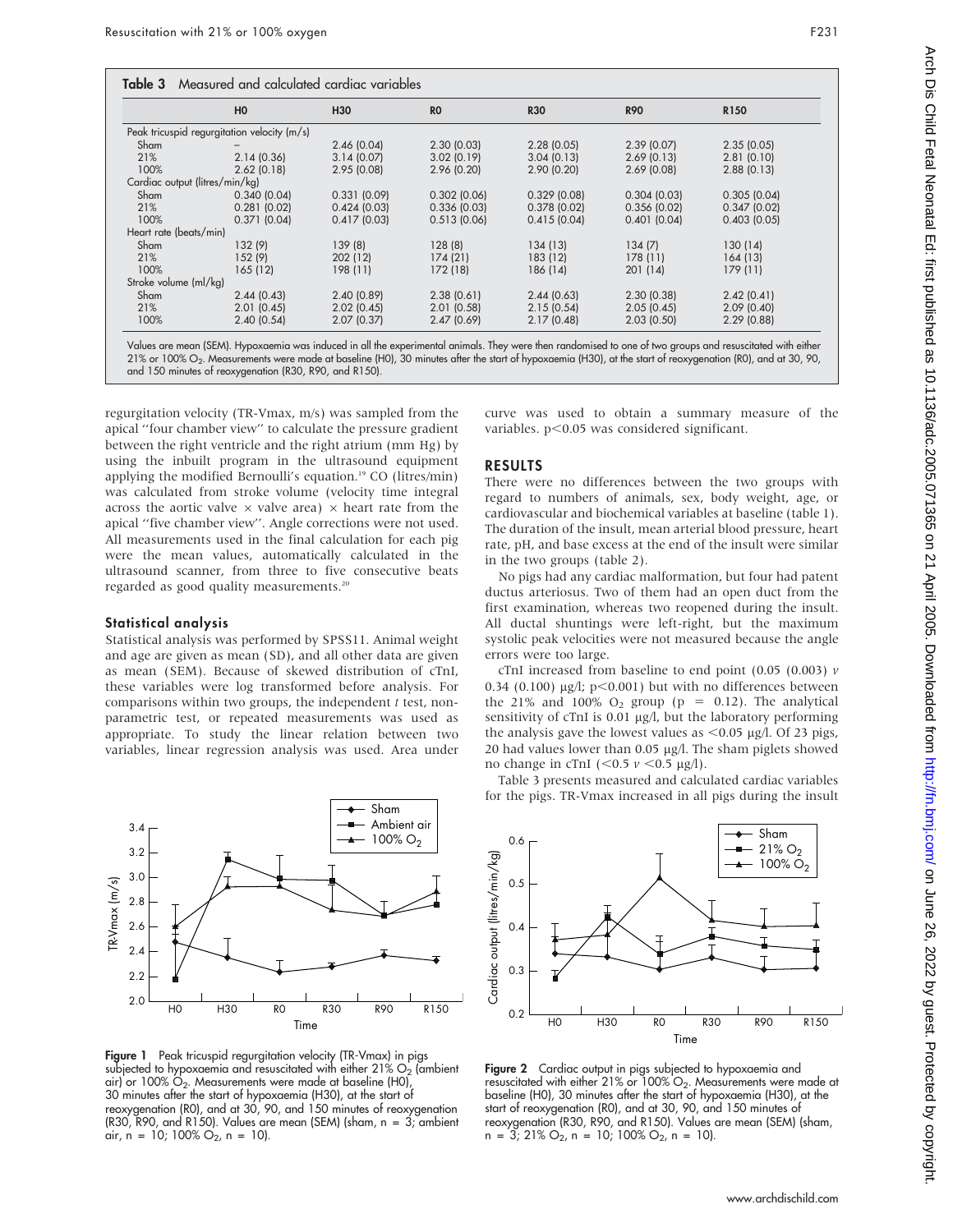

Figure 3 Heart rate in pigs subjected to hypoxaemia and resuscitated with either 21% or 100%  $\check{O}_2$ . Measurements were made at baseline (H0), 30 minutes after the start of hypoxaemia (H30), at the start of reoxygenation (R0), and at 30, 90, and 150 minutes of reoxygenation (R30, R90, and R150). Values are mean (SEM) (sham, n = 3;  $\overline{2}1\%$  O<sub>2</sub>,  $n = 10$ ; 100% O<sub>2</sub>,  $n = 10$ ).

(2.38 (0.193) m/s at baseline v 2.91 (0.130) m/s at the start of resuscitation) and returned towards baseline values during reoxygenation, but with no differences between the groups  $(p = 0.11)$  (fig 1) or between cTnI concentrations  $(p = 1)$ 0.310). An inverse relation was found between TR-Vmax and increasing age of the pigs during hypoxaemia ( $p = 0.034$ ).

CO per kg increased during the early phase of hypoxaemia (0.31 (0.02) litres/min/kg at H0 v 0.42 (0.02) litres/min/kg at H30;  $p<0.001$ ), and then decreased slightly (NS) (fig 2). Before resuscitation (R0) there was a difference between the two groups, with a higher mean CO per kg in the group resuscitated with  $100\%$  O<sub>2</sub>. One explanation for this is that pig no 10 in the group receiving room air developed pericardial effusion, severe mitral and aortic valve insufficiency, increasing flow across the ductus arteriosus, and severe tachycardia during the insult, with the heart rate up to 248 beats/min at H30. Then suddenly both heart rate and stroke volume decreased at R0 with a subsequent fall in CO per kg. Further, of the pigs randomised to  $100\%$  O<sub>2</sub>, pig no 23 had much higher CO per kg because of a high stroke volume (3.83 litres/min/kg) at R0 than any of the other pigs in both groups, and pig no 26 developed arteriovenous block and



Figure 4 Stroke volume in pigs subjected to hypoxaemia and resuscitated with either 21% or 100% O<sub>2</sub>. Measurements were made at baseline (H0), 30 minutes after the start of hypoxaemia (H30), at the start of reoxygenation (R0), and at 30, 90, and 150 minutes of reoxygenation (R30, R90, and R150). Values are mean (SEM) (sham,  $n = 3$ ; 21% O<sub>2</sub>,  $n = 10$ ; 100% O<sub>2</sub>,  $n = 10$ ).

bradyarrhythmia during hypoxaemia, with subsequent severe tachycardia during reoxygenation. During reoxygenation, however, there were no group differences in CO per kg  $(p = 0.298)$ . The overall changes in CO per kg were due mainly to changes in heart rate (fig 3) and not stroke volume (fig 4).

Adequate recordings of LVP of sufficient quality for further analysis were achieved in only eight pigs. The main problem was that the catheter easily became stuck in the ventricular wall or papillary muscles. LVP decreased during hypoxaemia and returned to normal values during reoxygenation, with no significant differences between the two groups. It changed in the same direction as CO per kg and inversely with TR-Vmax, but this was not significant using regression analysis or area under the curve, except at R150 where we found a relation between LVP max and TR-Vmax ( $p = 0.032$ ).

Electrocardiograms were used to monitor arrhythmias and for Doppler analysis.

#### **DISCUSSION**

cTnI was used as a marker of myocardial injury to assess the difference between baseline and recovery. The increase in cTnI confirmed a severe myocardial injury. As shown previously, there was no protection in the  $100\%$  O<sub>2</sub> group during this short period of observation with regard to the amount of cTnI releases.<sup>5</sup>

The pulmonary circulation constricts in response to acute hypoxia, which is reversible on re-exposure to  $O_2$ <sup>21</sup> Hypoxic pulmonary vasoconstriction is the physiological state in fetal life. Increased  $O<sub>2</sub>$  at birth is a powerful stimulus inducing vasorelaxation.<sup>22</sup> The reactivity of the pulmonary vessels to vasoconstrictive stimuli decreases with increasing age.<sup>23</sup> The pulmonary vessels are especially vulnerable to hypoxic events stimulating vasoconstriction in the first days of life.<sup>21 24</sup> Accordingly the youngest animals developed the highest PAP in this study.

The main treatment for persistent pulmonary hypertension of the newborn was for many years to correct acidosis, hypoxaemia, and hypercarbia with alkalisation, hyperoxygenation, and induction of hypocarbia. However, hypocarbia has never been shown to reduce mortality or morbidity for this condition.<sup>24</sup> Hyperventilation with  $100\%$  O<sub>2</sub> may actually worsen pulmonary and neurological morbidity.<sup>25</sup> The stimulus-response relation between graded hypoxaemia and blood flow diversion in the lungs with regard to the hyperoxic part is open to debate. Hyperoxia has been reported to cause pulmonary vasodilatation,<sup>26</sup> to have no effect on pulmonary vascular resistance,<sup>2 27</sup> but also to cause vasoconstriction.<sup>28 2</sup> In a pig model, hypoxaemia induced pulmonary hypertension and plasma endothelin 1 were as effectively normalised when reoxygenation was performed with room air as with 100%  $O_2$ .<sup>30</sup> Our study supports this.

Despite a fall in blood pressure, we found an increase in heart rate and CO per kg in the early phase of hypoxaemia. We can only speculate on the reason for the short period of increased CO per kg while the systemic blood pressure fell. Neonates regulate their CO mainly by regulating heart rate,<sup>31</sup> which is consistent with our results. Changes in blood pressure may reflect changes in CO and/or systemic vascular resistance. A fall in blood pressure will reduce left ventricular afterload and may for a short while improve myocardial performance. CO may be a more sensitive reflection of the haemodynamic situation than blood pressure alone.<sup>32</sup> Left ventricular output has been suggested to be one of the haemodynamic features most closely linked to outcome in pulmonary hypertension of the newborn.<sup>33</sup>

The subsequent fall observed in CO per kg during hypoxaemia is probably caused by increased acidosis and worsening of the cardiac pump function. Low pH and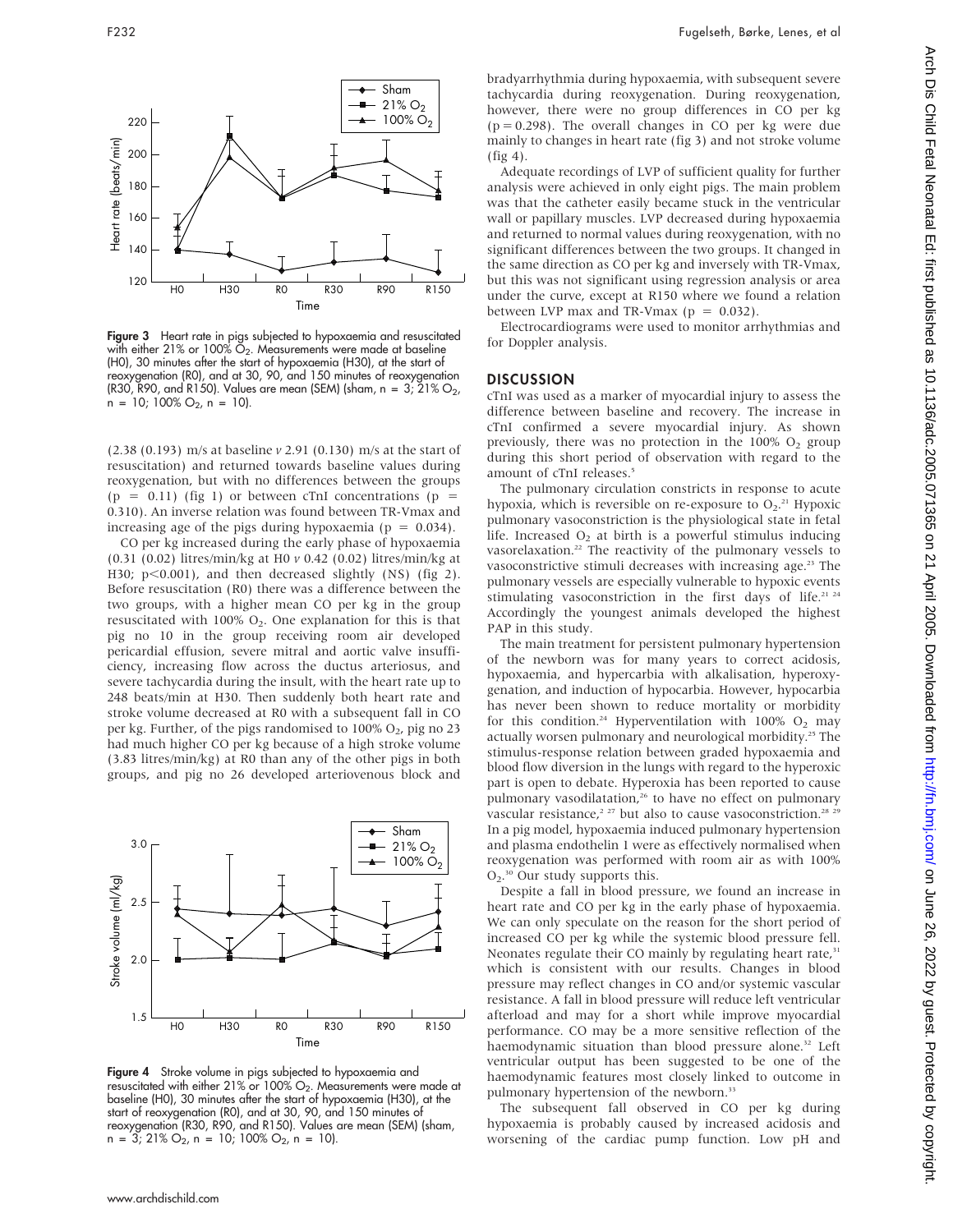accumulation of lactate may affect the interaction between calcium and troponin in the contractile mechanisms.<sup>34</sup> An increased PAP will reduce left ventricular preload and lower left ventricular end diastolic volume, contributing to reduced myocardial contractility. We had few pigs with patent ductus arteriosus, and none of them had a pure right-left shunt, which could further have compromised the situation.

After resuscitation, we found an impressive improvement in CO in both groups. Newborn hearts recover faster than adult hearts after short hypoxaeamic-ischaemic periods. This is probably attributable to higher glycogen stores and less breakdown of high energy phosphate compounds during ischaemic reperfusion injury.<sup>35</sup> The restoration of CO during reoxygenation was the same in both groups, as well as the cTnI release from the myocardium, showing that  $100\%$  O<sub>2</sub> had no protective effect on the myocardium.

LVP changed in the same direction as CO per kg and inversely with TR-Vmax. Increased PAP will decrease preload to the left ventricle, affect coronary perfusion, and, together with hypoxaemia and acidosis, contribute to increasing left ventricular failure.<sup>36</sup>

Three pigs died from bradyarrhythmia. Hypoxaemia stimulates the carotid body and effectuates reflex responses, involving hyperventilation, peripheral vasoconstriction mediated by a adrenergic sympathetic neurones, and vagally induced bradycardia.<sup>37</sup> This may lead to profound bradycardia and sinusoidal heart rhythm.<sup>38</sup> Hypoxia compromises the energetic state of the myocardium and disturbs the ionic balance.  $Ca^{2+}$  and reactive oxygen species play central roles in ischaemic-reperfusion damage possibly by affecting mitochondrial functions, resulting in myocardial cell injury and arrhythmias.<sup>39</sup>

#### Study limitations

The pigs were heavily anaesthetised and ''instrumented''. Even though we allowed a period of recovery and care was taken to minimise myocardial damage, baseline values were probably impaired compared with healthy ''non-instrumented'' conscious pigs.

Doppler echocardiography as a method has several limitations. The sharp angle of the pig's sternum makes it difficult to obtain exact parasternal long axis views. A small inaccuracy in measuring the diameter of the aortic valve will give rise to big differences in the calculated stroke volume. Angle defaults greater than  $0-20^\circ$  will also have a large impact on the results. In measuring CO, we actually measure velocity time integrals rather than using volumetric assessments directly. In clinical settings, there is little else to use other than the assessment of CO derived from Doppler measurements.

#### CONCLUSION

This study shows that a hypoxic-ischaemic insult affected the myocardium, the conducting system, and the PAP. The youngest animals responded with highest PAP. Reoxygenation with  $100\%$  O<sub>2</sub> showed no benefits over the use of ambient air in normalising myocardial function and PAP during this limited time of observation. The important issue may be resuscitation and reoxygenation without hyperoxygenation.

#### ACKNOWLEDGEMENTS

This work was supported financially by the Norwegian Council on Cardiovascular Diseases, the Norwegian SIDS Society, the Norwegian Society of Anaesthesiology, and the Laerdal Foundation for Acute Medicine. We thank J C Aasmul, G E Medirad, A Steiro, and L Mørkrid, Department of Clinical Chemistry, for excellent technical assistance. We are also grateful for valuable advice from G Aamodt, Section of Biostatistics, Rikshospitalet University Hospital.

#### Authors' affiliations .....................

D Fugelseth, W B Børke, I Matthews, O D Saugstad, Department of Paediatric Research, Rikshospitalet University Hospital, Oslo, Norway W B Børke, K Lenes, I Matthews, E Thaulow, Department of Paediatrics,

Rikshospitalet University Hospital W B Børke, Institute for Surgical Research, Rikshospitalet University **Hospital** 

D Fugelseth, Department of Paediatrics, Ullevål University Hospital, Oslo Competing interests: none declared

#### **REFERENCES**

- Ranjit MS. Cardiac abnormalities in birth asphyxia. Indian J Pediatr 2000;67:529–32.
- 2 Hambraeus-Jonzon K, Bindslev L, Mellgård ÅJ, et al. Hypoxic pulmonary
- vasoconstriction in human lungs. Anesthesiology 1997;**86**:308–15.<br>3 **Fike CD**, Kaplowitz MR. Chronic hypoxia alters nitric-oxide dependent<br>pulmonary vascular responses in lungs of newborn pigs. J Appl Physiol<br>1996;**81**:207
- 4 Hirsch R, Landt Y, Porter S, et al. Cardiac troponin I in pediatrics: normal values and potential use in the assessment of cardiac injury. J Pediatr 1997;130:872–7.
- 5 Borke WB, Munkeby BH, Morkrid L, et al. Resuscitation with 100% O<sub>2</sub> does not protect the myocardium in hypoxic newborn piglets. Arch Dis Child Fetal Neonatal Ed 2004;89:F156–60.
- 6 Fugelseth D, Satas S, Runde M, et al. Cardiac function and morphology studied by two-dimensional Doppler echocardiography in unsedated newborn pigs. Exp Physiol 1999; 84:69-78.
- 7 Fugelseth D, Leach CL, Morin FC, et al. Ductus venosus flow velocity in newborn lambs during increased pulmonary artery pressure. Pediatr Res 2000;47:762–72.
- 8 Fugelseth D, Satas S, Steen PA, et al. Cardiac output, pulmonary artery pressure, and patent ductus arteriosus during therapeutic cooling after global<br>hypoxia-ischaemia. *Arch Dis Child Fetal Neonatal Ed* 2003;**88**:F223–8.
- 9 World Health Organisation. World health report, Vol 21. Geneva: WHO, 1997.
- 10 Soll R. Consensus and controversy over resuscitation of the newborn infant. Lancet 1999;354:4–5.
- 11 Saugstad OD. Is oxygen more toxic than currently believed? Pediatrics 2001;108:1203–5.
- 12 Niermeyer S, Kattwinkel J, Van Reempts P, et al. International Guidelines for Neonatal Resuscitation: an excerpt from the Guidelines 2000 for Cardiopulmonary Resuscitation and Emergency Cardiovascular Care: International Consensus on Science. Contributors and Reviewers for the<br>Neonatal Resuscitation Guidelines. *Pediatrics* 2000;1**06**:E29.
- 13 Saugstad OD, Rootwelt T, Aalen O. Resuscitation of asphyxiated newborn infants with room air or oxygen: an international controlled trial: the Resair 2 study. Pediatrics 1998;102:E1.
- 14 Saugstad OD, Ramji S, Irani SF, et al. Resuscitation of newborn infants with<br>21% or 100% oxygen, follow-up at 18 and 24 months. *Pediatrics* or 100% oxygen, follow-up at 18 and 24 months. Pediatrics 2003;112:296–300.
- 15 Vento M, Aseni M, Sastre J, et al. Resuscitation with room air instead of 100% oxygen prevents oxidative stress in moderately asphyxiated term neonates. Pediatrics 2001;107:642–7.
- 16 Davis PG, Tan A, O'Donnell CPF, et al. Resuscitation of newborn infants with 100% oxygen or air: a systematic review and meta-analysis. Lancet 2004;364:1329–33.
- 17 Hansmann G. Neonatal resuscitation on air: is it time to turn down the oxygen tanks? Lancet 2004;364:1293–4.
- 18 Saugstad OD, Ramij S, Vento M. Resuscitation of depressed newborn infants with ambient air or pure oxygen: a meta-analysis. Biol Neonate 2005;87:27–34.
- 19 Skjaerpe T, Hatle L. Diagnosis and assessment of tricuspid regurgitation with Doppler ultrasound. In: Rijsterborgh H, ed. Echocardiology. The Hague: Martinus Nijhoff, 1981:299–304.
- 20 Riggs TW, Rodriguez R, Snider AR, et al. Doppler echocardiographic evaluation of right and left ventricular diastolic function in normal neonates. J Am Coll Cardiol 1989;13:700–5.
- 
- 21 **Raj U**, Shimoda L. Oxygen-dependent signaling in pulmonary vascular<br>smooth muscle. Am J Physiol Lung Cell Mol Physiol 2002;**283**:L671–7.<br>**22 Knoduiri GG**, Mattei J. Role of oxidative phosphorylation and ATP release in<br> Heart Circ Physiol 2002; 283: H1600-8.
- 23 Cornfield DN, Saqueton CB, Porter VA, et al. Voltage-gated K(+)-channel activity in ovine pulmonary vasculature is developmentally regulated. Am J Physiol 2000;278:L1297–304.
- 24 Steinhorn RH. Persistent pulmonary hypertension of the newborn. Acta Anaesthesiol Scand Suppl 1997;111:135–40.
- 25 Bifano E, Pfannensteil A. Duration of hyperventilation and outcome in infants with persistent pulmonary hypertension. *Pediatrics* 1988;**81**:657–61.<br>26 **Custer JR**, Hales CA. Influence of alveolar oxygen on pulmonary
- vasoconstriction in newborn lambs versus sheep. Am Rev Respir Dis 1985;132:326–31.
- 27 **Robinson SM**, Cadwallader JA, *et al.* Regional alveolar gas composition and<br>lung function in sheep. *Respir Physiol* 1979;**37**:239–54.<br>28 **Tate RM**, Morris HG, Schroeder WR, *et al.* Oxygen metabolites stimulate
- thromboxane production and vasoconstriction in isolated saline-perfused<br>rabbit lungs. *J Clin Invest* 1984;**74**:608–13.